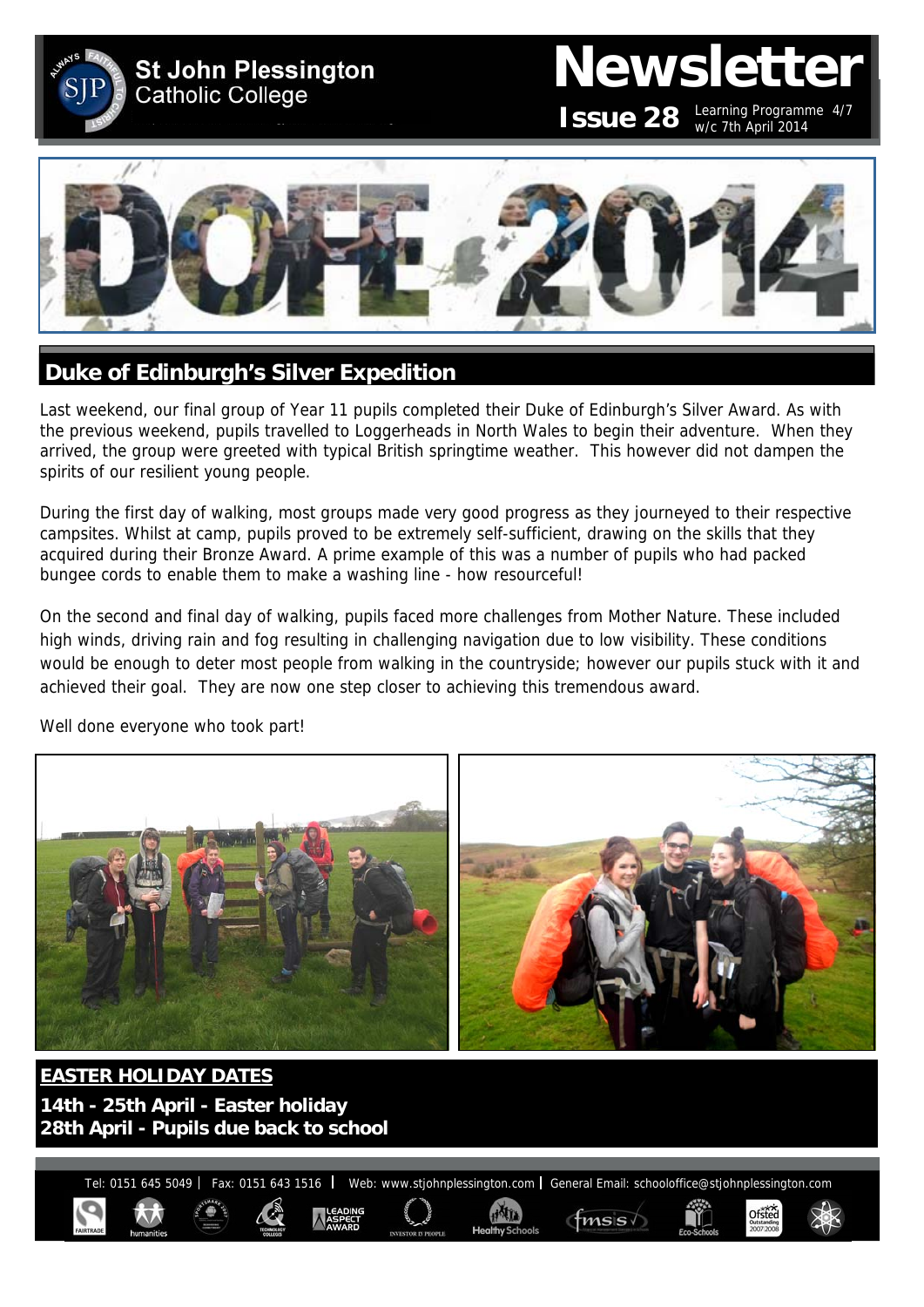#### **Language Corner**

#### **¿Dónde está mi clase?**

All the room signs in school have been scrambled. Can you work them out? The first five correct answers to Mr Passmore will win Vivo points!



Le slapoil

Le tiopa

Le mosagini

Al cobbleitia

#### MFL Clubs

Years 7 & 8 Homework Lunch Club every Tuesday during Academic Review. Get your pass from LA1 at break-time on Tuesday.

Years 8 & 9 French Club every Tuesday at 3.20pm  $in I A1$ .

World Film Club this Wednesday. Get your passes from MFL3 Wednesday break to avoid missing out!

#### **SJP PTA Bedding Plant Sale**



 SJP PTA are holding their Annual

#### **BEDDING PLANT SALE**

**on** 

**WARRANGHANGHA** 

#### Saturday 3<sup>rd</sup> May 2014

#### **9.00am - 11.30am**

#### **In the College Dining Hall**

If you wish to pre-order, please complete an Order Form (copies available from the College Reception) and return to us by the extended date of Friday 11th April 2014

Wide choice of high quality plants available

Order early to avoid disappointment

ie eie eie eie eie eie eie i

#### **SJP Dance Nation**



**Year 7 - 95.4% Year 8 - 93.7% Year 9 - 94.8% Year 10 - 92.5% Year 11 - 92.6%**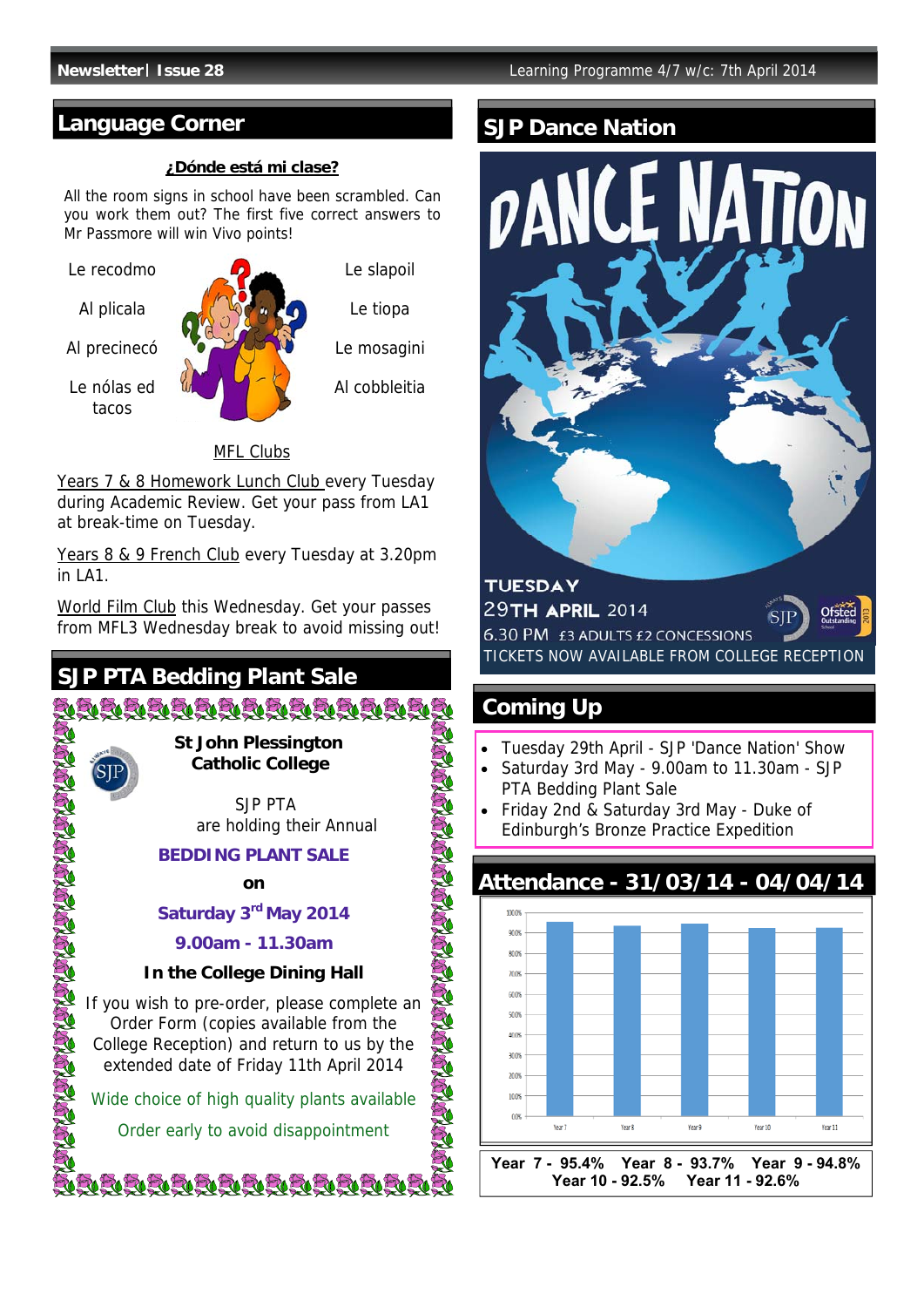#### **Year 7 & 8 Theatre Trip**

On Monday 31st March, 58 Year 7 and 8 pupils enjoyed a unique screening of the celebrated Michael Morpurgo novel-turned-film 'Private Peaceful' at FACT in Liverpool.

The pupils enjoyed watching the film adaptation of the book which follows the life and experiences of Thomas 'Tommo' Peaceful from childhood to his time in the battlefields in Belgium during the First World War. After the film, pupils watched a web based question and answer session with author, Michael Morpurgo, who was answering questions from across the UK. Morpurgo shared his thoughts regarding what inspires him and the writing process as well his personal favourite books.

Each pupil was also given a free copy of the author's recent book, 'A Medal for Leroy' to take home with them. The pupils had a great time and as usual, represented the College impeccably.



#### **Sixth Form Revision Easter Timetable**

#### **Sports News**

Last Tuesday, the Year 9/10 SJP Netball Team took on Weatherhead High School.

The team was strong in every position on court



and stormed to victory with a 23-6 win.

The player of the match was Natalie Maxwell. Well done to the whole team!

\_\_\_\_\_\_\_\_\_\_\_\_\_\_\_\_\_\_\_\_\_\_\_\_\_\_\_\_\_\_\_\_\_\_\_\_\_\_

The Year 8 Rugby Team played in the semi-final of the Wirral Cup last Wednesday against a strong Hilbre High School side.



SJP, who went into the match

unbeaten this year, came out on top with a 71-0 victory. Stand-in skipper, Sean Fields, led from the front and Luca Longman (a Year 7 pupil) was outstanding in his debut for the Year 8 Team.

Well done to the whole squad!

| Sixth Form Revision Easter Timetable |                              |                                      |                                  |                          |  |  |  |  |
|--------------------------------------|------------------------------|--------------------------------------|----------------------------------|--------------------------|--|--|--|--|
| <b>Monday 14th April</b>             | <b>Tuesday 15th April</b>    | <b>Wednesday 16th April</b>          | <b>Thursday 17th April</b>       | Friday 18th April        |  |  |  |  |
| AS English Lit.                      | Yr12 & 13 English Lit.       | A2 Product Design                    | AS English Lit                   |                          |  |  |  |  |
| Yr13 LL1 English comb.               | AS Product Design            | <b>AS Psychology</b>                 | AS English comb. (am)            |                          |  |  |  |  |
| <b>AS Product Design</b>             | AS & A2 Art                  | <b>AS Sociology</b>                  | A2 English comb. (pm)            |                          |  |  |  |  |
| <b>AS Chemistry</b>                  | Yr13 ICT Applied             |                                      |                                  |                          |  |  |  |  |
| AS Geography                         | A2 Physics                   |                                      |                                  |                          |  |  |  |  |
| AS Science Applied                   | AS English comb.             |                                      |                                  |                          |  |  |  |  |
| <b>AS French</b>                     | <b>Yr12 Business Studies</b> |                                      |                                  |                          |  |  |  |  |
| A2 History coursework                | <b>AS History</b>            |                                      |                                  |                          |  |  |  |  |
|                                      | <b>AS Computer Science</b>   |                                      |                                  |                          |  |  |  |  |
| <b>Monday 21st April</b>             | <b>Tuesday 22nd April</b>    | <b>Wednesday 23rd April</b>          | <b>Thursday 24th April</b>       | <b>Friday 25th April</b> |  |  |  |  |
|                                      | AS Media (am)                | A2 Spanish                           | A2 ICT Applied                   |                          |  |  |  |  |
|                                      | A2 Media (pm)                | <b>AS History</b>                    | A2 Ethics<br>$(9.30am - 2.00pm)$ |                          |  |  |  |  |
|                                      | A2 Product Design            | A2 Philosophy<br>$(9.30am - 2.00pm)$ |                                  |                          |  |  |  |  |
|                                      | <b>AS Physics</b>            |                                      |                                  |                          |  |  |  |  |